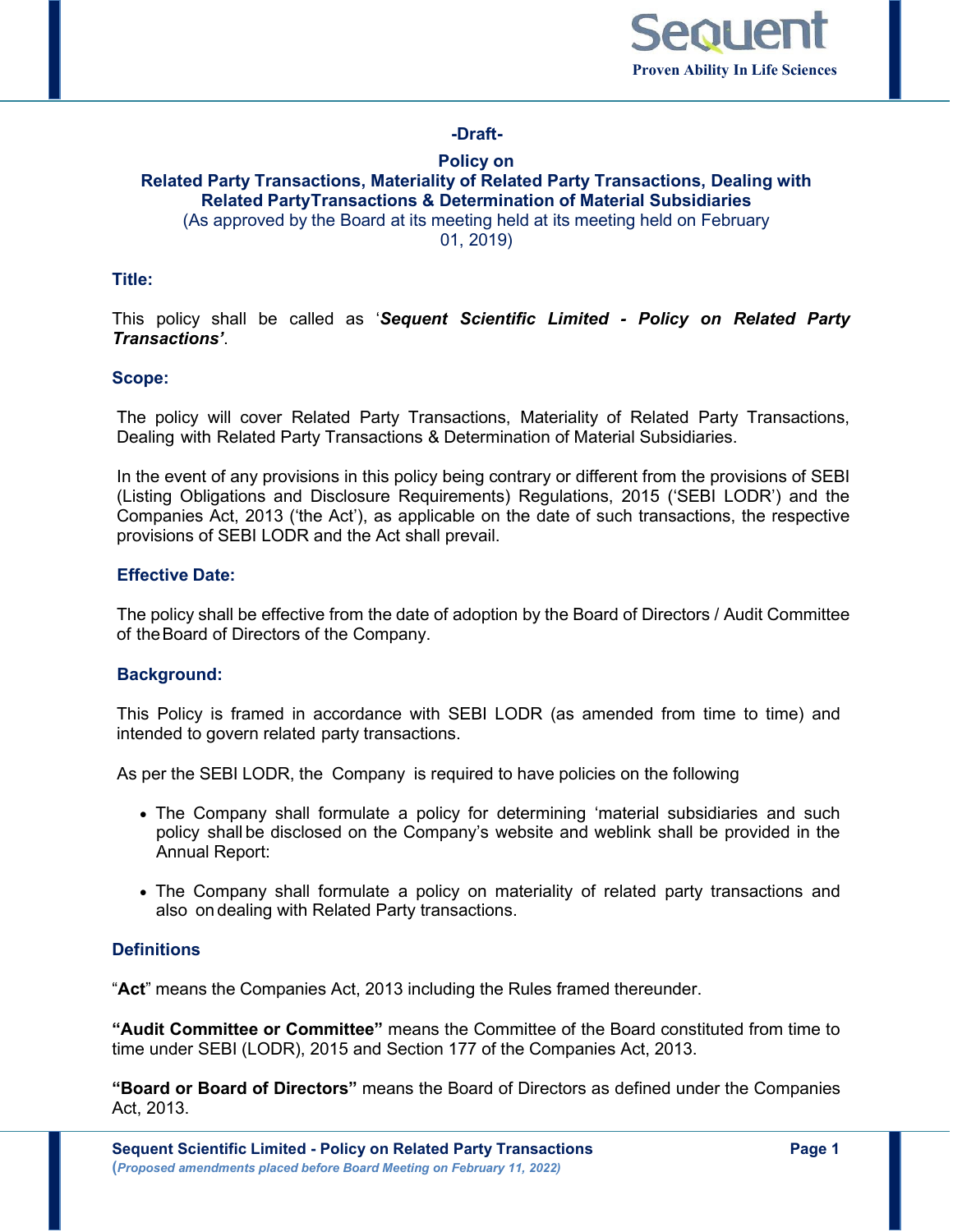

**"Related Party"** means a related party as defined under sub-section (76) of section 2 of the Companies Act, 2013 or under the applicable accounting standards:

"Provided that:

- (a) any person or entity forming a part of the promoter or promoter group of the listed entity; or
- (b) any person or any entity, holding equity shares:
	- (i) of twenty per cent or more; or
	- (ii) of ten per cent or more, with effect from April 1, 2023;

in the listed entity either directly or on a beneficial interest basis as provided under section 89 of the Companies Act, 2013, at any time, during the immediate preceding financial year; shall be deemed to be a related party:"

**"Related Party Transaction"** means a transaction involving a transfer of resources, services or obligations between:

- (i) a listed entity or any of its subsidiaries on one hand and a related party of the listed entity or any of its subsidiaries on the other hand; or
- (ii) a listed entity or any of its subsidiaries on one hand, and any other person or entity on the other hand, the purpose and effect of which is to benefit a related party of the listed entity or any of its subsidiaries, with effect from April 1, 2023; regardless of whether a price is charged and a "transaction" with a related party shall be construed to include a single transaction or a group of transactions in a contract:

Provided that the following shall not be a related party transaction:

- (a) the issue of specified securities on a preferential basis, subject to compliance of the requirements under the Securities and Exchange Board of India (Issue of Capital and Disclosure Requirements) Regulations, 2018;
- (b) the following corporate actions by the listed entity which are uniformly applicable/offered to all shareholders in proportion to their shareholding:
	- i. payment of dividend;
	- ii. subdivision or consolidation of securities;
	- iii. issuance of securities by way of a rights issue or a bonus issue; and
	- iv. buy-back of securities
- (c) acceptance of fixed deposits by banks/Non-Banking Finance Companies at the terms uniformly applicable/offered to all shareholders/public, subject to disclosure of the same along with the disclosure of related party transactions every six months to the stock exchange(s), in the format as specified by the Board:

Provided further that this definition shall not be applicable for the units issued by mutual funds which are listed on a recognized stock exchange(s);

**"Material Related Party Transactions"** means the transaction(s) to be entered into individually or taken together with previous transactions during a financial year, exceeds rupees one thousand crore or ten per cent of the annual consolidated turnover of the listed entity as per the last audited financial statements of the listed entity, whichever is lower.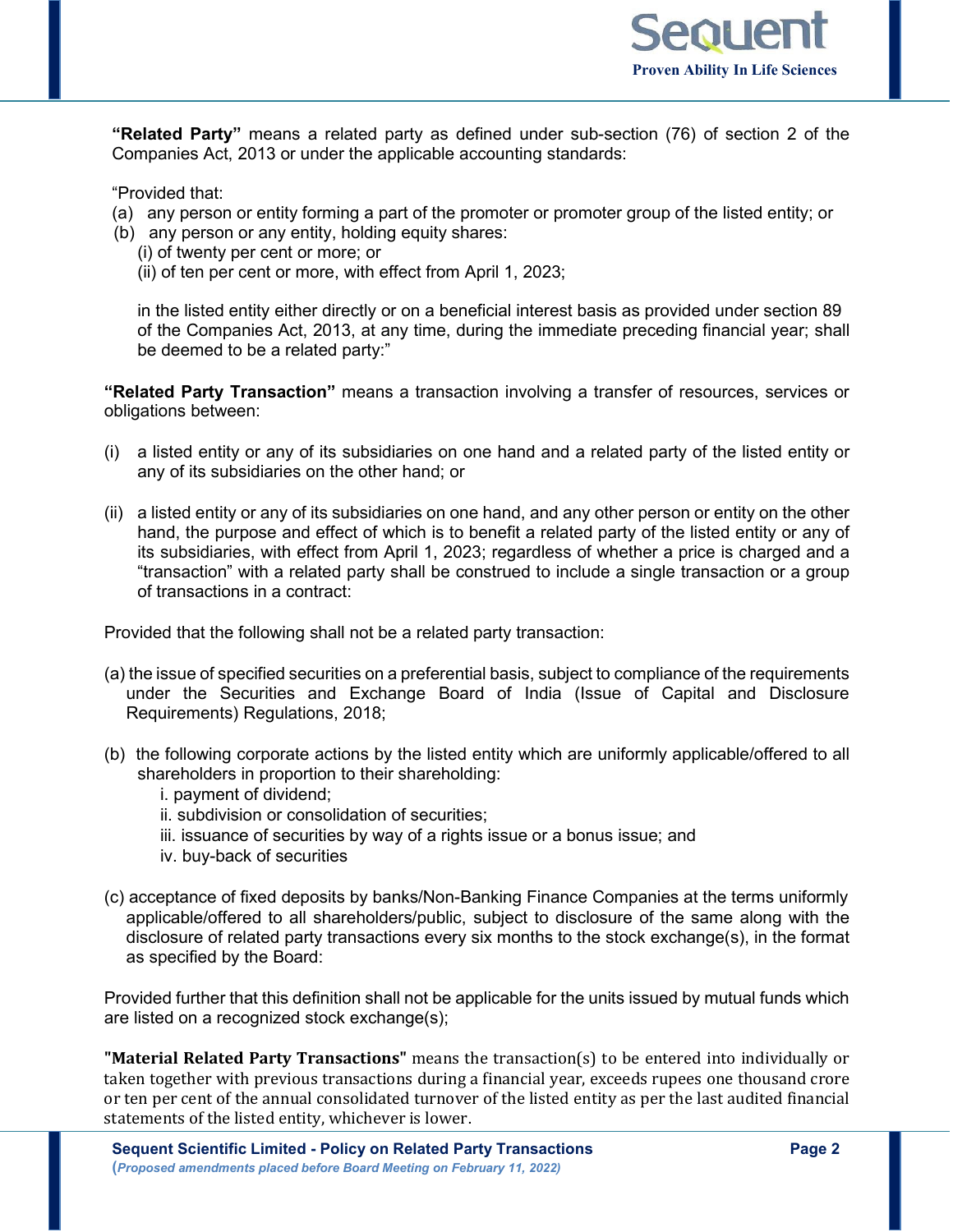

Notwithstanding the above, a transaction involving payments made to a related party with respect to brand usage or royalty shall be considered material if the transaction(s) to be entered into individually or taken together with previous transactions during a financial year, exceed five percent of the annual consolidated turnover of the listed entity as per the last audited financial statements of the listed entity.

**"Relative"** means a relative as defined under the Companies Act, 2013

**"SEBI LODR**" means the Securities and Exchange Board of India (Listing Obligations and Disclosure Requirements) Regulations, 2015 as amended from time to time.

### **Policy**

#### **1. Material subsidiary**

A subsidiary will be treated as material subsidiary whose income or net worth exceeds ten per cent of the consolidated income or net worth respectively of the Company and its subsidiaries in the immediately preceding accounting year

Company shall not dispose of shares in its material subsidiary which would reduce its shareholding (either on its own or together with other subsidiaries) to less than 50% or cease the exercise of control over the subsidiary without passing a special resolution in its General Meeting, except in cases where such divestment is made under a scheme of arrangement duly approved by a Court/ Tribunal.

Selling, disposing and leasing of assets amounting to more than twenty percent of the assets of the material subsidiary on an aggregate basis during a financial year shall require prior approval of members by way of special resolution, unless the sale/ disposal/ lease is made under a scheme of arrangement duly approved by a Court/ Tribunal.

At least one independent director on the board of directors of the listed entity shall be a director on the board of directors of an unlisted material subsidiary, whether incorporated in India or not.

Explanation - For the purposes, the term "material subsidiary" shall mean a subsidiary, whose income or net worth exceeds twenty percent of the consolidated income or net worth respectively, of the listed entity and its subsidiaries in the immediately preceding accounting year.]

### **2. Approval for Related Party Transactions**

All Related Party Transactions and subsequent material modifications shall require prior approval of the Audit Committee.

Material Modifications means "if the value of related party transactions as approved by the Audit Committee is modified resulting in an upside revision of 10% of the originally approved value, the same will be considered a material modification".

A related party transaction to which the subsidiary of a listed entity is a party, but the listed entity is not a party, shall require prior approval of the audit committee of the listed entity if the value of such transaction whether entered into individually or taken together with previous transactions during a financial year exceeds ten per cent of the annual consolidated turnover,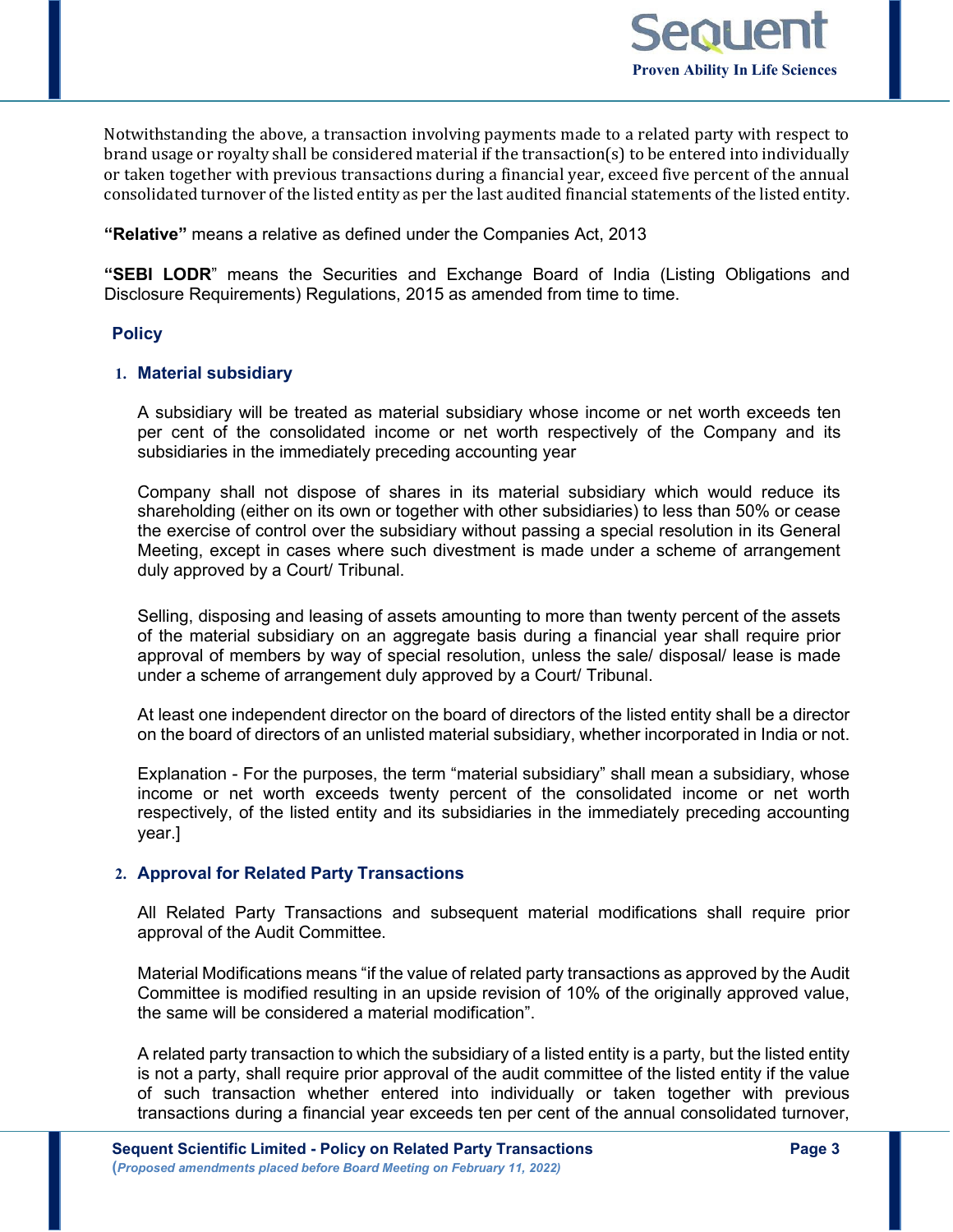

as per the last audited financial statements of the listed entity;

With effect from April 1, 2023, a related party transaction to which the subsidiary of a listed entity is a party, but the listed entity is not a party, shall require prior approval of the audit committee of the listed entity if the value of such transaction whether entered into individually or taken together with previous transactions during a financial year, exceeds ten per cent of the annual standalone turnover, as per the last audited financial statements of the subsidiary;

Prior approval of the Audit Committee of the listed entity shall not be required for a related party transaction to which the listed subsidiary is a party but the listed entity is not a party, if regulation 23 and sub-regulation (2) of regulation 15 of SEBI LODR are applicable to such listed subsidiary.

Explanation: For related party transactions of unlisted subsidiaries of a listed subsidiary as referred to) above, the prior approval of the Audit Committee of the listed subsidiary shall suffice."

The Audit Committee may grant omnibus approval for Related Party Transactions proposed to be entered into by the Company subject to the following conditions:

- A) The transactions, which are repetitive in nature.
- B) The Audit Committee shall satisfy itself the need for such omnibus approval and that such approval is in the interest of the Company.
- C) Such omnibus approval shall specify (i) the name(s) of the related party, nature of transaction, period of transaction, maximum amount of transaction that can be entered into, (ii) the indicative base price/ current contracted price and the formula for variation in the price if any and (iii) such other conditions as the Audit Committee maydeem fit;
- D) If the need for Related Party Transaction cannot be foreseen and aforesaid details are not available, Audit Committee may grant omnibus approval for such transactions subject to their value not exceeding Rs.1 Crore per transaction.
- E) Audit Committee shall review, atleast on a quarterly basis, the details of RPTs entered into by the Company pursuant to each of the omnibus approval given.
- F) Such omnibus approvals shall be valid for a period not exceeding one year and shall require fresh approvals after the expiry of one year.
- G) Where Board consent is required, the agenda of the Board meeting at which the resolution is proposed to be moved shall disclose all such details/ information about the contract as are prescribed under the Companies (Meetings of Board and its Powers) Rules, 2014.
- H) Where Related Party Transactions require approval of the Board, any director who is interested in any contract or arrangement with a related party, shall not be present at the meeting during discussions on the subject-matter of the resolution relating to such contract or arrangement.
- **3. Approval for Material Related Party Transactions**